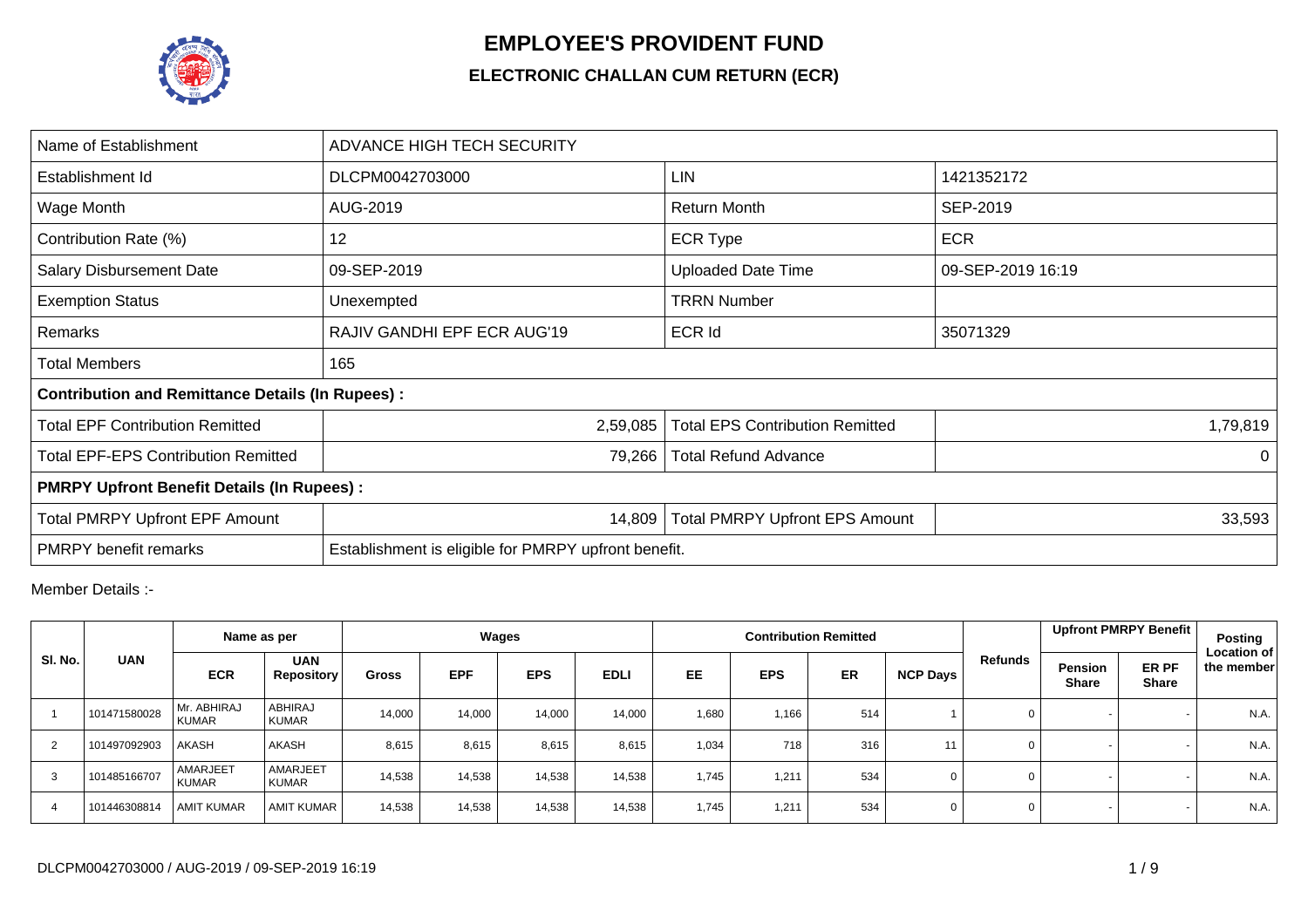|                |              | Name as per                                 |                                                |        |            | Wages      |             |           |            | <b>Contribution Remitted</b> |                          |                |                                | <b>Upfront PMRPY Benefit</b> | Posting                          |
|----------------|--------------|---------------------------------------------|------------------------------------------------|--------|------------|------------|-------------|-----------|------------|------------------------------|--------------------------|----------------|--------------------------------|------------------------------|----------------------------------|
| SI. No.        | <b>UAN</b>   | <b>ECR</b>                                  | <b>UAN</b><br><b>Repository</b>                | Gross  | <b>EPF</b> | <b>EPS</b> | <b>EDLI</b> | <b>EE</b> | <b>EPS</b> | <b>ER</b>                    | <b>NCP Days</b>          | <b>Refunds</b> | <b>Pension</b><br><b>Share</b> | ER PF<br><b>Share</b>        | <b>Location of</b><br>the member |
| 5              | 101485166657 | <b>ANIL KUMAR</b>                           | ANIL KUMAR                                     | 12,385 | 12,385     | 12,385     | 12,385      | 1,486     | 1,032      | 454                          | $\overline{4}$           | $\mathbf 0$    |                                |                              | N.A.                             |
| 6              | 101485166730 | <b>ANIL KUMAR</b>                           | <b>ANIL KUMAR</b>                              | 14,538 | 14,538     | 14,538     | 14,538      | 1,745     | 1,211      | 534                          | $\mathbf 0$              | 0              |                                |                              | N.A.                             |
| $\overline{7}$ | 101485167181 | ANIRUDH                                     | ANIRUDH                                        | 14,000 | 14,000     | 14,000     | 14,000      | 1,680     | 1,166      | 514                          | $\overline{1}$           | 0              |                                |                              | N.A.                             |
| 8              | 101219575727 | <b>ANITA</b>                                | ANITA                                          | 14,538 | 14,538     | 14,538     | 14,538      | 1,745     | 1,211      | 534                          | $\mathbf 0$              | 0              |                                |                              | N.A.                             |
| 9              | 101497092855 | <b>ANJU</b>                                 | <b>ANJU</b>                                    | 8,077  | 8,077      | 8,077      | 8,077       | 969       | 673        | 296                          | 12                       | 0              |                                |                              | N.A.                             |
| 10             | 101068695920 | Mr. ANKUR<br><b>GAUTAM</b>                  | ANKUR<br><b>GAUTAM</b>                         | 14,000 | 14,000     | 14,000     | 14,000      | 1,680     | 1.166      | 514                          | $\overline{1}$           | 0              |                                |                              | N.A.                             |
| 11             | 101087749327 | Mr. ANUBHAV<br><b>SINGH</b>                 | ANUBHAV<br><b>SINGH</b>                        | 14,538 | 14,538     | 14,538     | 14,538      | 1,745     | 1,211      | 534                          | $\mathbf 0$              | 0              | 1,211                          | 534                          | N.A.                             |
| 12             | 101485166690 | <b>ANUJ KUMAR</b>                           | <b>ANUJ KUMAR</b>                              | 14,000 | 14,000     | 14,000     | 14,000      | 1,680     | 1.166      | 514                          | $\overline{1}$           | 0              |                                |                              | N.A.                             |
| 13             | 100724883569 | Mr. ANUJ<br><b>SHARMA</b>                   | <b>ANUJ</b><br><b>SHARMA</b>                   | 14,538 | 14,538     | 14,538     | 14,538      | 1,745     | 1,211      | 534                          | $\mathsf 0$              | 0              |                                |                              | N.A.                             |
| 14             | 101067269467 | <b>ARUN KUMAR</b>                           | ARUN<br><b>KUMAR</b>                           | 14,538 | 14,538     | 14,538     | 14,538      | 1,745     | 1.211      | 534                          | $\mathbf 0$              | 0              |                                |                              | N.A.                             |
| 15             | 101209488191 | <b>ARUN YADAV</b>                           | <b>ARUN YADAV</b>                              | 12,385 | 12,385     | 12,385     | 12,385      | 1,486     | 1,032      | 454                          | $\overline{4}$           | 0              | 1,032                          | 454                          | N.A.                             |
| 16             | 100634808941 | ASHA DAS                                    | ASHA DAS                                       | 14,538 | 14,538     | 14,538     | 14,538      | 1,745     | 1,211      | 534                          | $\mathbf 0$              | 0              |                                |                              | N.A.                             |
| 17             | 101497093307 | Mr. ASHISH<br><b>KUMAR</b>                  | ASHISH<br><b>KUMAR</b>                         | 14,000 | 14,000     | 14,000     | 14,000      | 1,680     | 1,166      | 514                          | $\overline{\phantom{a}}$ | 0              |                                |                              | N.A.                             |
| 18             | 101471375524 | ASHOK<br><b>SHARMA</b>                      | <b>ASHOK</b><br><b>SHARMA</b>                  | 14,000 | 14,000     | 14,000     | 14,000      | 1,680     | 1,166      | 514                          | $\overline{1}$           | $\mathbf{0}$   |                                |                              | N.A.                             |
| 19             | 100634810887 | <b>AVINASH</b><br><b>KUMAR</b>              | <b>AVINASH</b><br><b>KUMAR</b>                 | 13,462 | 13,462     | 13,462     | 13,462      | 1,615     | 1,121      | 494                          | 2                        | 0              |                                |                              | N.A.                             |
| 20             | 101047105876 | <b>BABITA</b>                               | <b>BABITA</b>                                  | 14,538 | 14,538     | 14,538     | 14,538      | 1,745     | 1,211      | 534                          | $\mathbf 0$              | $\mathbf{0}$   |                                |                              | N.A.                             |
| 21             | 101332022605 | Mrs. BABITA                                 | <b>BABITA</b>                                  | 14,000 | 14,000     | 14,000     | 14,000      | 1,680     | 1,166      | 514                          | $\overline{1}$           | 0              | Deactivated                    | Deactivated                  | N.A.                             |
| 22             | 100987131212 | Mr. BAMBAM<br><b>KUMAR</b><br><b>PASWAN</b> | <b>BAMBAM</b><br><b>KUMAR</b><br><b>PASWAN</b> | 12,923 | 12,923     | 12,923     | 12,923      | 1,551     | 1,076      | 475                          | 3                        | 0              |                                |                              | N.A.                             |
| 23             | 100551205569 | <b>BHARAT KR</b>                            | <b>BHARAT</b><br><b>KUMAR</b><br><b>MANDAL</b> | 14,000 | 14,000     | 14,000     | 14,000      | 1,680     | 1,166      | 514                          | $\overline{1}$           | $\mathbf{0}$   |                                |                              | N.A.                             |
| 24             | 101202213967 | Mr.<br><b>BHUPENDER</b>                     | <b>BHUPENDER</b>                               | 14,538 | 14,538     | 14,538     | 14,538      | 1,745     | 1,211      | 534                          | $\mathbf 0$              | $\mathbf{0}$   |                                |                              | N.A.                             |
| 25             | 100511755403 | Mr.<br><b>BHUPENDER</b>                     | <b>BHUPENDER</b>                               | 14,538 | 14,538     | 14,538     | 14,538      | 1,745     | 1,211      | 534                          | $\mathbf 0$              | 0              |                                |                              | N.A.                             |
| 26             | 101086023345 | <b>BRAJENDRA</b><br><b>KUMAR</b>            | <b>BRAJENDRA</b><br><b>KUMAR</b>               | 14,538 | 14,538     | 14,538     | 14,538      | 1,745     | 1,211      | 534                          | $\Omega$                 | $\mathbf{0}$   |                                |                              | N.A.                             |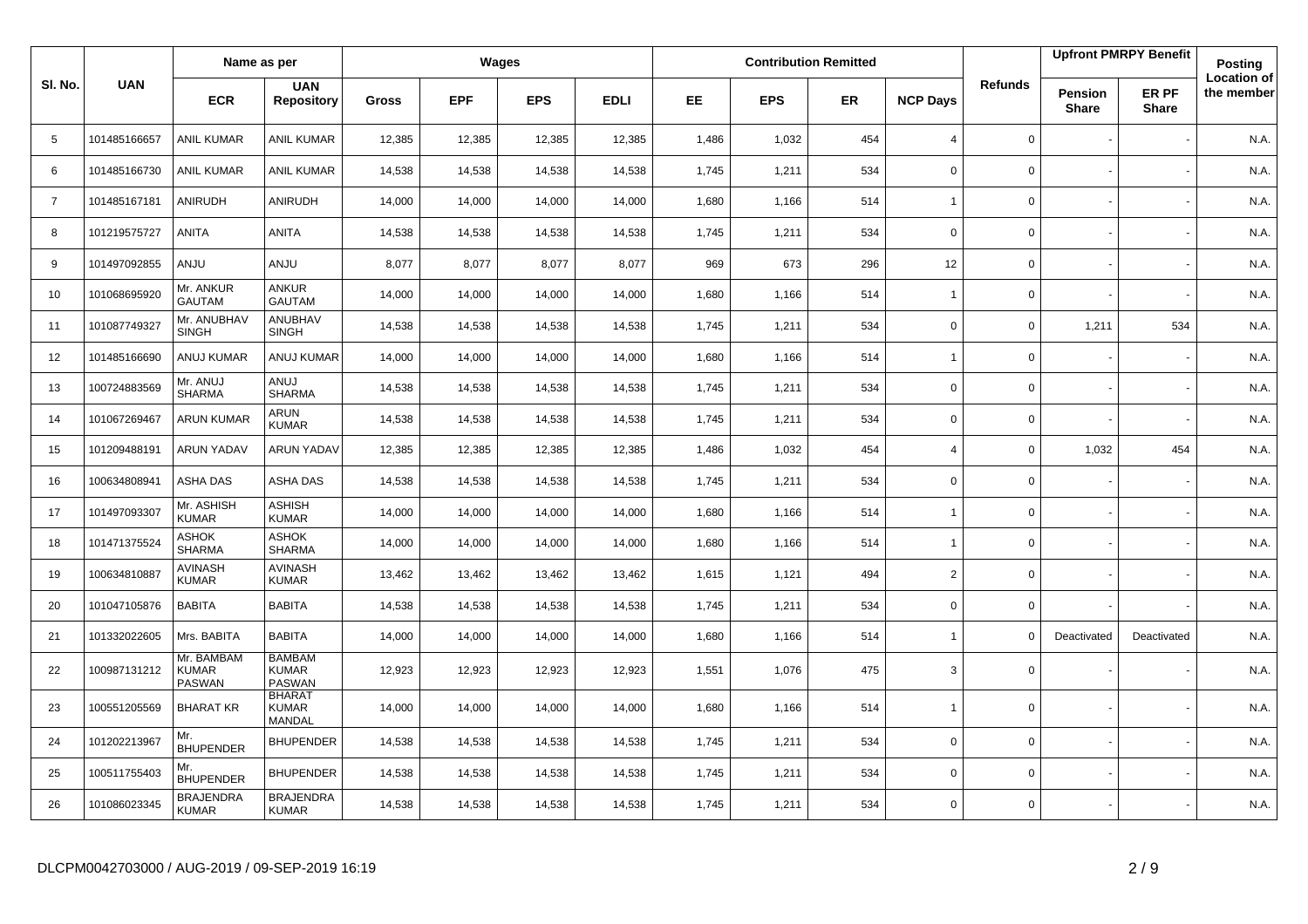|        |              | Name as per                     |                                 |              |             | Wages      |             |             |            | <b>Contribution Remitted</b> |                 |                |                         | <b>Upfront PMRPY Benefit</b> | Posting                          |
|--------|--------------|---------------------------------|---------------------------------|--------------|-------------|------------|-------------|-------------|------------|------------------------------|-----------------|----------------|-------------------------|------------------------------|----------------------------------|
| SI. No | <b>UAN</b>   | <b>ECR</b>                      | <b>UAN</b><br><b>Repository</b> | <b>Gross</b> | <b>EPF</b>  | <b>EPS</b> | <b>EDLI</b> | <b>EE</b>   | <b>EPS</b> | <b>ER</b>                    | <b>NCP Days</b> | <b>Refunds</b> | Pension<br><b>Share</b> | ER PF<br><b>Share</b>        | <b>Location of</b><br>the member |
| 27     | 100511889727 | Mr. CHANCHAL<br><b>KUMAR</b>    | CHANCHAL<br><b>KUMAR</b>        | 14,538       | 14,538      | 14,538     | 14,538      | 1,745       | 1,211      | 534                          | $\mathbf 0$     | 0              |                         |                              | N.A.                             |
| 28     | 101068695931 | Mr. CHANDAN<br><b>KUMAR</b>     | CHANDAN<br><b>KUMAR</b>         | 14,538       | 14,538      | 14,538     | 14,538      | 1,745       | 1,211      | 534                          | $\mathbf 0$     | $\mathbf{0}$   |                         |                              | N.A.                             |
| 29     | 101270907713 | Ms. CHANDNI                     | CHANDNI                         | 14,000       | 14,000      | 14,000     | 14,000      | 1,680       | 1,166      | 514                          | $\overline{1}$  | $\mathbf{0}$   | 1,166                   | 514                          | N.A.                             |
| 30     | 101426785411 | Mr. CHANDPAL<br><b>SHARMA</b>   | CHANDPAL<br><b>SHARMA</b>       | 14,000       | 14,000      | 14,000     | 14,000      | 1,680       | 1,166      | 514                          | $\overline{1}$  | 0              | 1,166                   | 514                          | N.A.                             |
| 31     | 100585157850 | <b>CHINTOO</b><br><b>MANDAL</b> | <b>CHINTOO</b><br>MANDAL        | 8,077        | 8,077       | 8,077      | 8,077       | 969         | 673        | 296                          | 12              | $\mathbf{0}$   |                         |                              | N.A.                             |
| 32     | 100551201822 | DEENANATH                       | <b>DEENANATH</b>                | 14,538       | 14,538      | 14,538     | 14,538      | 1,745       | 1,211      | 534                          | 0               | 0              |                         |                              | N.A.                             |
| 33     | 100511528677 | Mr. DEEPAK                      | <b>DEEPAK</b>                   | 14,000       | 14,000      | 14,000     | 14,000      | 1,680       | 1,166      | 514                          | $\overline{1}$  | 0              |                         |                              | N.A.                             |
| 34     | 101485167199 | <b>DEEPAK SINGH</b>             | <b>DEEPAK</b><br><b>SINGH</b>   | 14,000       | 14,000      | 14,000     | 14,000      | 1,680       | 1,166      | 514                          | $\overline{1}$  | $\mathbf 0$    |                         |                              | N.A.                             |
| 35     | 100551202918 | <b>DEVRAJ</b>                   | <b>DEVRAJ</b>                   | 14,000       | 14,000      | 14,000     | 14,000      | 1,680       | 1,166      | 514                          | $\overline{1}$  | 0              |                         |                              | N.A.                             |
| 36     | 101129049712 | <b>DILIP KUMAR</b>              | <b>DILIP KUMAR</b>              | 14,538       | 14,538      | 14,538     | 14,538      | 1,745       | 1,211      | 534                          | $\mathbf 0$     | 0              | 1,211                   | 534                          | N.A.                             |
| 37     | 101485167175 | <b>DINESH</b>                   | <b>DINESH</b>                   | 14,538       | 14,538      | 14,538     | 14,538      | 1,745       | 1,211      | 534                          | $\mathbf 0$     | 0              |                         |                              | N.A.                             |
| 38     | 101458714915 | <b>GITA KUMARI</b>              | <b>GITA KUMARI</b>              | 9,692        | 9,692       | 9,692      | 9,692       | 1,163       | 807        | 356                          | 9               | 0              |                         |                              | N.A.                             |
| 39     | 100566163256 | Mr. GYAN<br><b>SINGH</b>        | <b>GYAN SINGH</b>               | 12,923       | 12,923      | 12,923     | 12,923      | 1,551       | 1,076      | 475                          | $\mathbf{3}$    | 0              |                         |                              | N.A.                             |
| 40     | 101159725926 | Mr. HARINAM                     | <b>HARINAM</b>                  | $\mathbf 0$  | $\mathbf 0$ | $\Omega$   | $\mathbf 0$ | $\mathbf 0$ | $\Omega$   | $\mathbf 0$                  | 27              | $\mathbf 0$    |                         |                              | N.A.                             |
| 41     | 101186798598 | <b>HARISH KUMA</b>              | HARISH<br><b>KUMAR</b>          | 14,538       | 14,538      | 14,538     | 14,538      | 1,745       | 1,211      | 534                          | $\mathsf 0$     | $\mathbf 0$    | 1,211                   | 534                          | N.A.                             |
| 42     | 101291423288 | Mr. HIRA LAL<br>SAHU            | <b>HIRA LAL</b><br>SAHU         | 14,538       | 14,538      | 14,538     | 14,538      | 1,745       | 1,211      | 534                          | $\mathbf 0$     | 0              |                         |                              | N.A.                             |
| 43     | 101393221463 | Mrs.<br><b>INDRAWATI</b>        | <b>INDRAWATI</b>                | 14,538       | 14,538      | 14,538     | 14,538      | 1,745       | 1,211      | 534                          | $\mathbf 0$     | 0              |                         |                              | N.A.                             |
| 44     | 101414468451 | Mrs. KAILASH<br><b>DEVI</b>     | KAILASH<br><b>DEVI</b>          | 14,538       | 14,538      | 14,538     | 14,538      | 1,745       | 1,211      | 534                          | $\mathbf 0$     | 0              |                         |                              | N.A.                             |
| 45     | 101381187673 | Mr. KAILASH<br>PASWAN           | KAILASH<br><b>PASWAN</b>        | 12,923       | 12,923      | 12,923     | 12,923      | 1,551       | 1,076      | 475                          | 3               | 0              |                         |                              | N.A.                             |
| 46     | 101497093311 | Mr. KAMLESH<br><b>KUMAR</b>     | KAMLESH<br><b>KUMAR</b>         | 14,000       | 14,000      | 14,000     | 14,000      | 1,680       | 1,166      | 514                          | $\overline{1}$  | $\mathbf 0$    |                         |                              | N.A.                             |
| 47     | 101228120643 | Mr. KAPIL                       | KAPIL                           | 14,538       | 14,538      | 14,538     | 14,538      | 1,745       | 1,211      | 534                          | $\mathbf 0$     | 0              |                         |                              | N.A.                             |
| 48     | 100758416227 | Mr. KARTIK                      | <b>KARTIK</b>                   | 14,538       | 14,538      | 14,538     | 14,538      | 1,745       | 1,211      | 534                          | $\Omega$        | $\Omega$       | Deactivated             | Deactivated                  | N.A.                             |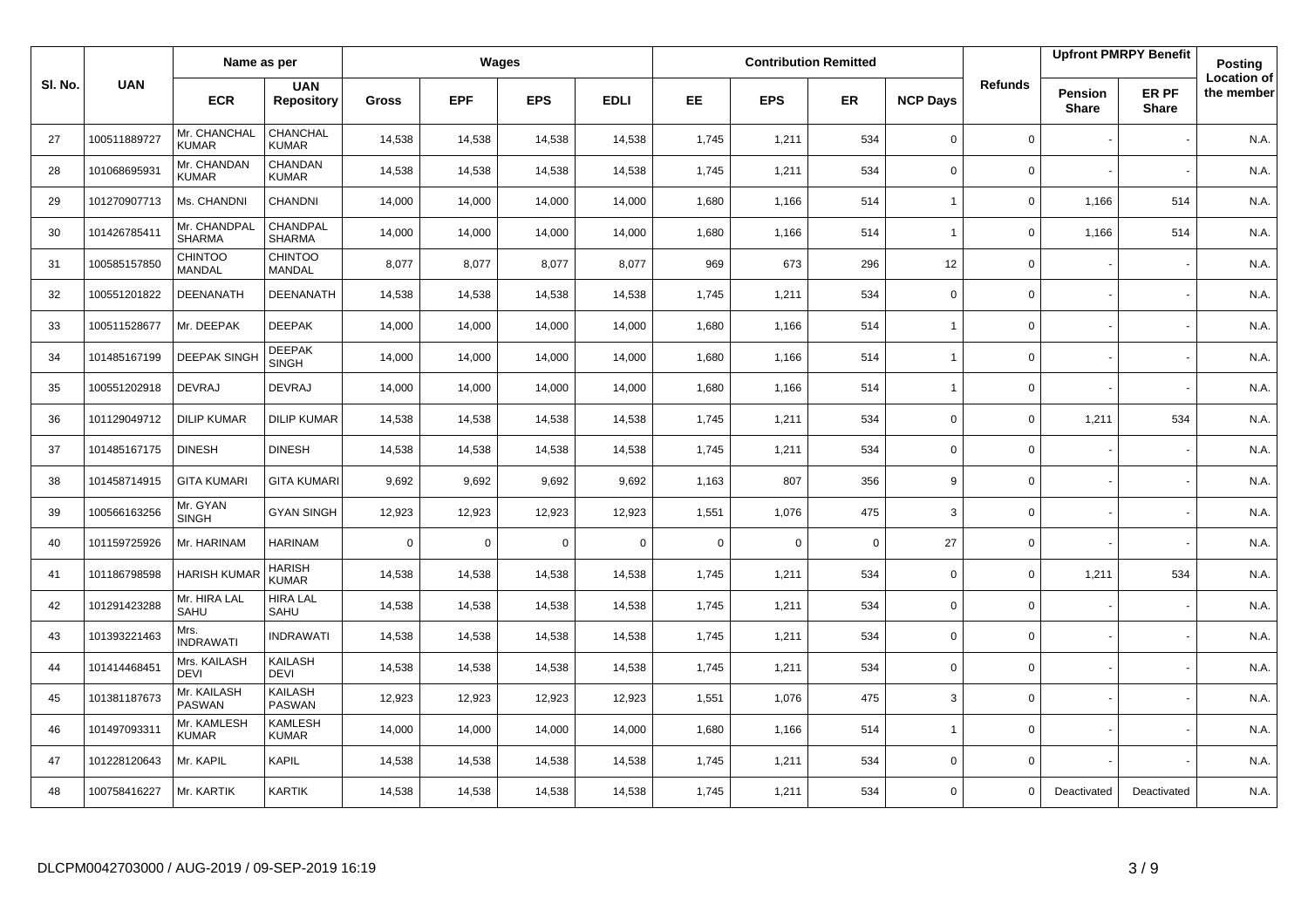|         |              | Name as per                      |                                               |              |            | Wages      |             |       |            | <b>Contribution Remitted</b> |                 |                |                         | <b>Upfront PMRPY Benefit</b> | Posting                          |
|---------|--------------|----------------------------------|-----------------------------------------------|--------------|------------|------------|-------------|-------|------------|------------------------------|-----------------|----------------|-------------------------|------------------------------|----------------------------------|
| SI. No. | <b>UAN</b>   | <b>ECR</b>                       | <b>UAN</b><br><b>Repository</b>               | <b>Gross</b> | <b>EPF</b> | <b>EPS</b> | <b>EDLI</b> | EE    | <b>EPS</b> | <b>ER</b>                    | <b>NCP Days</b> | <b>Refunds</b> | Pension<br><b>Share</b> | ER PF<br><b>Share</b>        | <b>Location of</b><br>the member |
| 49      | 101030547051 | Mrs.<br><b>KHUSHBOO</b>          | KHUSHBOO                                      | 4,846        | 4,846      | 4,846      | 4,846       | 582   | 404        | 178                          | 18              | $\mathbf 0$    | 404                     | 178                          | N.A.                             |
| 50      | 101497092840 | <b>KOMAL KUMAR</b>               | KOMAL<br>KUMARI                               | 8,615        | 8,615      | 8,615      | 8,615       | 1,034 | 718        | 316                          | 11              | 0              |                         |                              | N.A.                             |
| 51      | 101419412127 | LOKENDRA<br><b>KUMAR</b>         | <b>LOKENDRA</b><br><b>KUMAR</b>               | 14,000       | 14,000     | 14,000     | 14,000      | 1,680 | 1,166      | 514                          | $\overline{1}$  | $\mathbf 0$    | Deactivated             | Deactivated                  | N.A.                             |
| 52      | 100551203135 | <b>MAMTA</b>                     | <b>MAMTA</b>                                  | 9,154        | 9,154      | 9,154      | 9,154       | 1,098 | 763        | 335                          | 10              | 0              |                         |                              | N.A.                             |
| 53      | 101226699638 | <b>MANISH KUMA</b>               | MANISH<br><b>KUMAR</b>                        | 14,538       | 14,538     | 14,538     | 14,538      | 1,745 | 1,211      | 534                          | $\mathbf 0$     | 0              | 1,211                   | 534                          | N.A.                             |
| 54      | 100473495437 | <b>MANJU DEVI</b>                | <b>MANJU DEVI</b>                             | 9,154        | 9,154      | 9,154      | 9,154       | 1,098 | 763        | 335                          | 10              | 0              |                         |                              | N.A.                             |
| 55      | 101434517100 | Mr. MANOHAR<br><b>PASWAN</b>     | <b>MANOHAR</b><br><b>PASWAN</b>               | 14,000       | 14,000     | 14,000     | 14,000      | 1,680 | 1,166      | 514                          | $\overline{1}$  | 0              |                         |                              | N.A.                             |
| 56      | 101485165540 | Mr. MANOJ                        | <b>LONAM</b>                                  | 14,538       | 14,538     | 14,538     | 14,538      | 1,745 | 1,211      | 534                          | $\mathbf 0$     | 0              |                         |                              | N.A.                             |
| 57      | 101176538245 | Mr. MANOJ<br><b>KUMAR</b>        | <b>MANOJ</b><br><b>KUMAR</b>                  | 14,000       | 14,000     | 14,000     | 14,000      | 1,680 | 1,166      | 514                          | $\overline{1}$  | 0              |                         |                              | N.A.                             |
| 58      | 101339760449 | Mr. MANOJ<br><b>KUMAR SAH</b>    | <b>LONAM</b><br><b>KUMAR SAH</b>              | 14,538       | 14,538     | 14,538     | 14,538      | 1,745 | 1,211      | 534                          | $\mathbf 0$     | 0              | 1,211                   | 534                          | N.A.                             |
| 59      | 101497092864 | <b>MANOJ</b><br><b>PASWAN</b>    | <b>LONAM</b><br><b>PASWAN</b>                 | 9,692        | 9,692      | 9,692      | 9,692       | 1,163 | 807        | 356                          | 9               | 0              |                         |                              | N.A.                             |
| 60      | 100551203616 | <b>MANTUN</b>                    | <b>MANTUN</b>                                 | 13,462       | 13,462     | 13,462     | 13,462      | 1,615 | 1,121      | 494                          | $\overline{2}$  | 0              |                         |                              | N.A.                             |
| 61      | 100732911407 | Mr. MD RIZWAN<br><b>ALAM</b>     | <b>MD RIZWAN</b><br><b>ALAM</b>               | 14,538       | 14,538     | 14,538     | 14,538      | 1,745 | 1,211      | 534                          | $\mathbf 0$     | 0              |                         |                              | N.A.                             |
| 62      | 101471377966 | <b>MD SALMAN</b>                 | <b>MD SALMAN</b>                              | 14,000       | 14,000     | 14,000     | 14,000      | 1,680 | 1,166      | 514                          | $\overline{1}$  | 0              |                         |                              | N.A.                             |
| 63      | 101458714839 | <b>MILAN CHELL</b>               | <b>MILAN CHELL</b>                            | 14,538       | 14,538     | 14,538     | 14,538      | 1,745 | 1,211      | 534                          | $\mathbf 0$     | 0              |                         |                              | N.A.                             |
| 64      | 101458714894 | <b>MO NADEEM</b>                 | <b>MO NADEEM</b>                              | 14,538       | 14,538     | 14,538     | 14,538      | 1,745 | 1,211      | 534                          | $\mathbf 0$     | 0              |                         |                              | N.A.                             |
| 65      | 100876013439 | Mr. MOHD<br><b>KURBAN</b>        | <b>MOHD</b><br><b>KURBAN</b>                  | 14,538       | 14,538     | 14,538     | 14,538      | 1,745 | 1,211      | 534                          | $\mathbf 0$     | 0              |                         |                              | N.A.                             |
| 66      | 101425713674 | Ms. MOHINI                       | <b>MOHINI</b>                                 | 7,538        | 7,538      | 7,538      | 7,538       | 905   | 628        | 277                          | 13              | 0              | 628                     | 277                          | N.A.                             |
| 67      | 101167949217 | Mr.<br>MUINUDDEEN                | <b>MUINUDDEE</b><br>N                         | 12,923       | 12,923     | 12,923     | 12,923      | 1,551 | 1.076      | 475                          | 3               | 0              |                         |                              | N.A.                             |
| 68      | 100474262799 | Mukesh Kumar                     | <b>MUKESH</b><br><b>KUMAR</b>                 | 14,538       | 14,538     | 14,538     | 14,538      | 1,745 | 1,211      | 534                          | $\mathbf 0$     | 0              |                         |                              | N.A.                             |
| 69      | 101087749287 | Mr. MUKESH<br><b>KUMAR GUPTA</b> | <b>MUKESH</b><br><b>KUMAR</b><br><b>GUPTA</b> | 14,538       | 14,538     | 14,538     | 14,538      | 1,745 | 1,211      | 534                          | $\mathbf 0$     | 0              | 1,211                   | 534                          | N.A.                             |
| 70      | 101114907546 | Mr. MURTAZA<br><b>ANSARI</b>     | <b>MURTAZA</b><br><b>ANSARI</b>               | 14,000       | 14,000     | 14,000     | 14,000      | 1,680 | 1,166      | 514                          | $\overline{1}$  | $\mathbf 0$    |                         |                              | N.A.                             |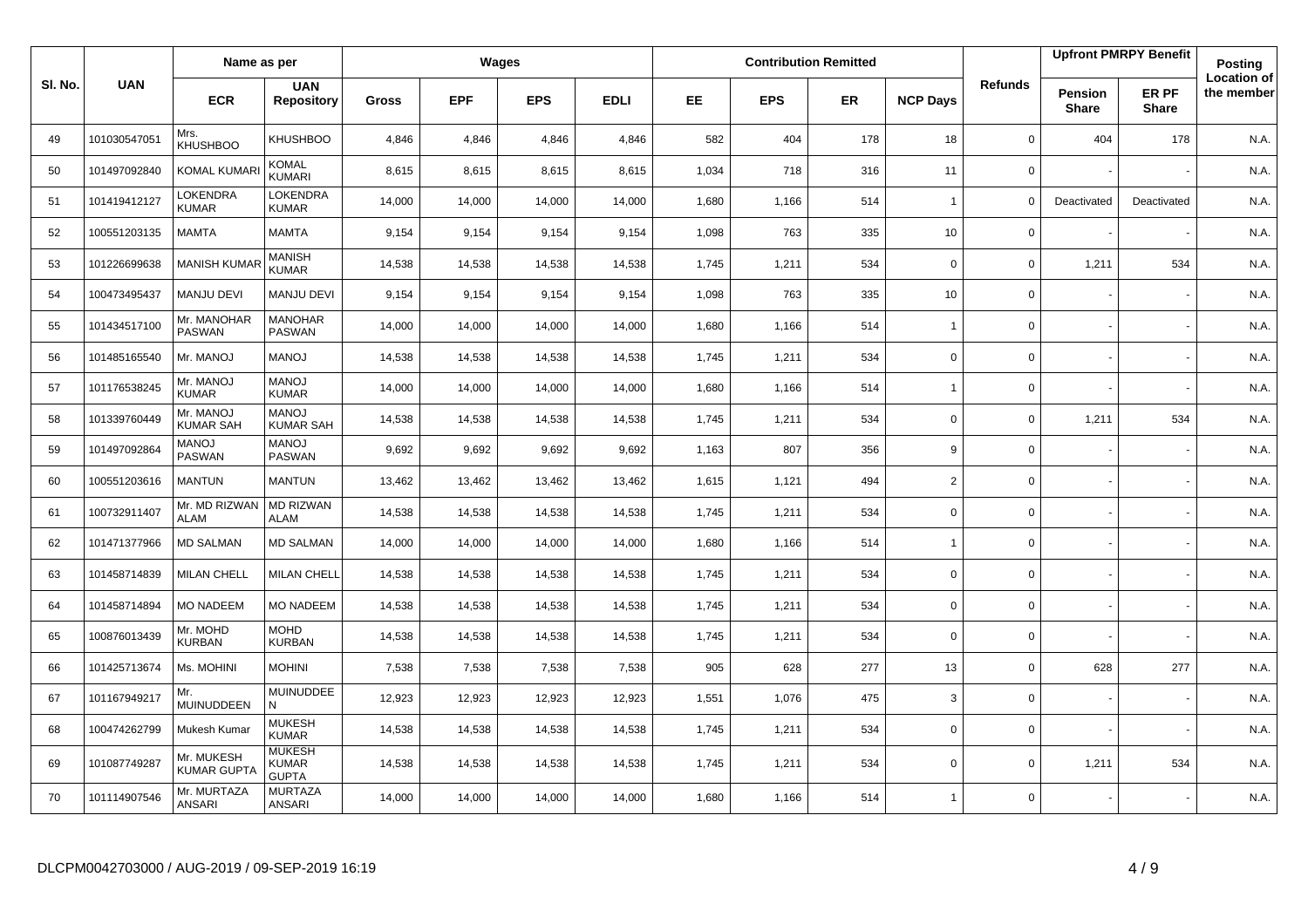|         |              | Name as per                         |                                                |        |            | Wages      |             |           |            | <b>Contribution Remitted</b> |                 |             |                         | <b>Upfront PMRPY Benefit</b> | Posting                          |
|---------|--------------|-------------------------------------|------------------------------------------------|--------|------------|------------|-------------|-----------|------------|------------------------------|-----------------|-------------|-------------------------|------------------------------|----------------------------------|
| SI. No. | <b>UAN</b>   | <b>ECR</b>                          | <b>UAN</b><br><b>Repository</b>                | Gross  | <b>EPF</b> | <b>EPS</b> | <b>EDLI</b> | <b>EE</b> | <b>EPS</b> | <b>ER</b>                    | <b>NCP Days</b> | Refunds     | Pension<br><b>Share</b> | ER PF<br><b>Share</b>        | <b>Location of</b><br>the member |
| 71      | 101414502106 | Mr. NAR SINGH<br><b>KUMAR</b>       | <b>NAR SINGH</b><br>KUMAR                      | 8,615  | 8,615      | 8,615      | 8,615       | 1,034     | 718        | 316                          | 11              | $\mathbf 0$ |                         |                              | N.A.                             |
| 72      | 100516642553 | Mr. NARENDER<br><b>SINGH</b>        | NARENDER<br><b>SINGH</b>                       | 14,538 | 14,538     | 14,538     | 14,538      | 1,745     | 1,211      | 534                          | $\mathbf 0$     | $\mathbf 0$ |                         |                              | N.A.                             |
| 73      | 101152555043 | NARENDRA                            | NARENDRA                                       | 14,538 | 14,538     | 14,538     | 14,538      | 1,745     | 1,211      | 534                          | $\mathbf 0$     | $\mathbf 0$ | 1,211                   | 534                          | N.A.                             |
| 74      | 101446308748 | Mr. NEERAJ<br><b>KUMAR</b>          | <b>NEERAJ</b><br><b>KUMAR</b>                  | 14,000 | 14,000     | 14,000     | 14,000      | 1,680     | 1,166      | 514                          | $\overline{1}$  | $\mathbf 0$ |                         |                              | N.A.                             |
| 75      | 101497092893 | NEETU                               | <b>NEETU</b>                                   | 13,462 | 13,462     | 13,462     | 13,462      | 1,615     | 1,121      | 494                          | $\overline{2}$  | $\mathbf 0$ |                         |                              | N.A.                             |
| 76      | 101446308795 | NIKHIL KUMAR<br>ANAND               | <b>NIKHIL</b><br><b>KUMAR</b><br>ANAND         | 14,538 | 14,538     | 14,538     | 14,538      | 1,745     | 1,211      | 534                          | $\mathbf 0$     | $\mathbf 0$ |                         |                              | N.A.                             |
| 77      | 101458714825 | NIPU DEVI                           | NIPU DEVI                                      | 7,538  | 7,538      | 7,538      | 7,538       | 905       | 628        | 277                          | 13              | $\mathbf 0$ |                         |                              | N.A.                             |
| 78      | 101485167201 | NITESH KUMA                         | <b>NITESH</b><br><b>KUMAR</b>                  | 14,538 | 14,538     | 14,538     | 14,538      | 1,745     | 1,211      | 534                          | $\mathbf 0$     | $\mathbf 0$ |                         |                              | N.A.                             |
| 79      | 101332022614 | Ms. NUSRAT<br>PARVIN                | <b>NUSRAT</b><br><b>PARVIN</b>                 | 9,692  | 9,692      | 9,692      | 9,692       | 1,163     | 807        | 356                          | 9               | $\mathbf 0$ | 807                     | 356                          | N.A.                             |
| 80      | 101114907648 | Mr. ONKAR<br><b>KUMAR</b><br>PASWAN | <b>ONKAR</b><br><b>KUMAR</b><br><b>PASWAN</b>  | 14,000 | 14,000     | 14,000     | 14,000      | 1,680     | 1,166      | 514                          | $\overline{1}$  | 0           | 1,166                   | 514                          | N.A.                             |
| 81      | 101107180683 | <b>PAVNESH</b><br><b>KUMAR</b>      | <b>PAVNESH</b><br><b>KUMAR</b>                 | 14,538 | 14,538     | 14,538     | 14,538      | 1,745     | 1,211      | 534                          | 0               | $\mathbf 0$ | 1,211                   | 534                          | N.A.                             |
| 82      | 100551202960 | PAWAN II                            | PAWAN                                          | 14,000 | 14,000     | 14,000     | 14,000      | 1,680     | 1,166      | 514                          | $\overline{1}$  | $\mathbf 0$ |                         |                              | N.A.                             |
| 83      | 101471375530 | PINTU GAUTAM                        | PINTU<br><b>GAUTAM</b>                         | 14,000 | 14,000     | 14,000     | 14,000      | 1,680     | 1,166      | 514                          | $\overline{1}$  | $\mathbf 0$ |                         |                              | N.A.                             |
| 84      | 101217651935 | Ms. POOJA<br>KUMARI                 | POOJA<br><b>KUMARI</b>                         | 14,538 | 14,538     | 14,538     | 14,538      | 1,745     | 1,211      | 534                          | $\mathbf 0$     | $\mathbf 0$ |                         |                              | N.A.                             |
| 85      | 101419412136 | PRABHA DEV                          | <b>PRABHA</b><br><b>DEVI</b>                   | 14,000 | 14,000     | 14,000     | 14,000      | 1,680     | 1,166      | 514                          | $\overline{1}$  | $\Omega$    | 1,166                   | 514                          | N.A.                             |
| 86      | 101461948580 | Mr. PRADEEP<br><b>ASWAL</b>         | PRADEEP<br><b>ASWAL</b>                        | 14,538 | 14,538     | 14,538     | 14,538      | 1,745     | 1,211      | 534                          | $\mathbf 0$     | $\mathbf 0$ |                         |                              | N.A.                             |
| 87      | 100512304105 | Mr. PRADEEP<br><b>KUMAR SINGH</b>   | <b>PRADEEP</b><br><b>KUMAR</b><br><b>SINGH</b> | 16,962 | 15,000     | 15,000     | 15,000      | 1,800     | 1,250      | 550                          | $\overline{1}$  | $\mathbf 0$ |                         |                              | N.A.                             |
| 88      | 100702503916 | Mr. PRAKASH<br>SINGH BISHT          | PRAKASH<br><b>SINGH BISHT</b>                  | 14,538 | 14,538     | 14,538     | 14,538      | 1,745     | 1,211      | 534                          | $\mathbf 0$     | $\mathbf 0$ |                         |                              | N.A.                             |
| 89      | 101458714936 | PREM CHAND                          | PREM<br>CHAND                                  | 14,000 | 14,000     | 14,000     | 14,000      | 1,680     | 1,166      | 514                          | $\overline{1}$  | $\mathbf 0$ |                         |                              | N.A                              |
| 90      | 101270907692 | Mr.<br>PREMNARAYAN AN               | PREMNARAY                                      | 14,000 | 14,000     | 14,000     | 14,000      | 1,680     | 1,166      | 514                          | $\overline{1}$  | $\mathbf 0$ | 1,166                   | 514                          | N.A.                             |
| 91      | 101048119563 | Mr. PYARE LAL                       | <b>PYARE LAL</b>                               | 14,538 | 14,538     | 14,538     | 14,538      | 1,745     | 1,211      | 534                          | $\Omega$        | $\mathbf 0$ | 1,211                   | 534                          | N.A.                             |
| 92      | 101361915112 | Mr.<br>RAGHUNANDA                   | RAGHUNAND<br>AN KUMAR                          | 14,538 | 14,538     | 14,538     | 14,538      | 1,745     | 1,211      | 534                          | $\Omega$        | $\Omega$    | 1,211                   | 534                          | N.A.                             |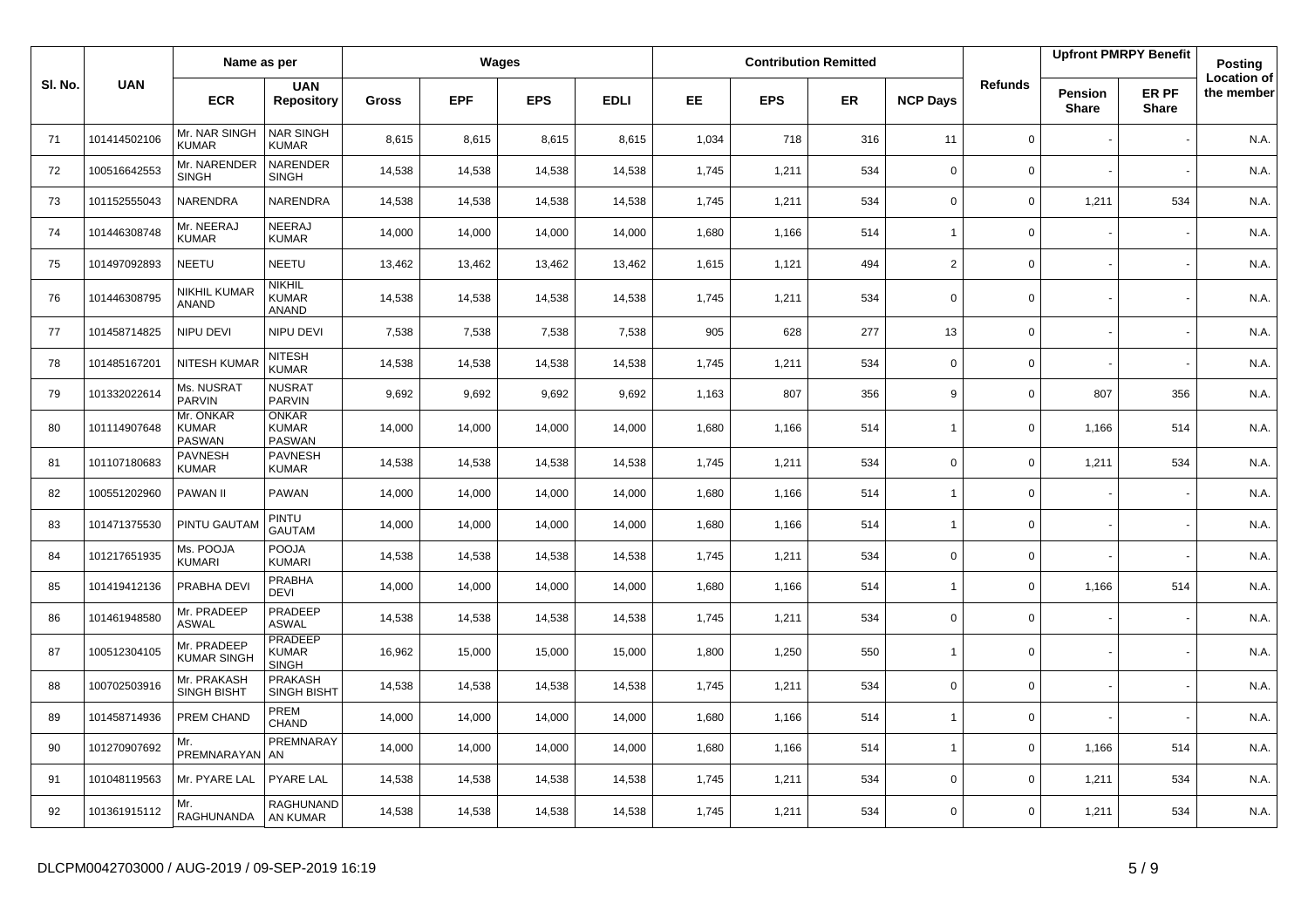|         |              | Name as per                                 |                                                |              |            | Wages      |             |       |            | <b>Contribution Remitted</b> |                 |                |                         | <b>Upfront PMRPY Benefit</b> | Posting                          |
|---------|--------------|---------------------------------------------|------------------------------------------------|--------------|------------|------------|-------------|-------|------------|------------------------------|-----------------|----------------|-------------------------|------------------------------|----------------------------------|
| SI. No. | <b>UAN</b>   | <b>ECR</b>                                  | <b>UAN</b><br><b>Repository</b>                | <b>Gross</b> | <b>EPF</b> | <b>EPS</b> | <b>EDLI</b> | EE.   | <b>EPS</b> | ER                           | <b>NCP Days</b> | <b>Refunds</b> | Pension<br><b>Share</b> | ER PF<br><b>Share</b>        | <b>Location of</b><br>the member |
|         |              | N KUMAR                                     |                                                |              |            |            |             |       |            |                              |                 |                |                         |                              |                                  |
| 93      | 101419412143 | <b>RAHUL KUMAR</b>                          | <b>RAHUL</b><br><b>KUMAR</b>                   | 14,538       | 14,538     | 14,538     | 14,538      | 1,745 | 1,211      | 534                          | $\mathbf 0$     | $\mathbf 0$    | 1,211                   | 534                          | N.A.                             |
| 94      | 101278724544 | Mr. RAHUL<br><b>KUMAR</b>                   | <b>RAHUL</b><br><b>KUMAR</b>                   | 14,000       | 14,000     | 14,000     | 14,000      | 1,680 | 1,166      | 514                          | 1               | $\mathsf 0$    |                         |                              | N.A.                             |
| 95      | 101151377040 | Mr. RAJ KUMAR                               | RAJ KUMAR                                      | 14,000       | 14,000     | 14,000     | 14,000      | 1,680 | 1,166      | 514                          | $\overline{1}$  | $\mathbf 0$    |                         |                              | N.A.                             |
| 96      | 100892801306 | Mr. RAJ SINGH                               | <b>RAJ SINGH</b>                               | 14,538       | 14,538     | 14,538     | 14,538      | 1,745 | 1,211      | 534                          | $\mathbf 0$     | $\mathsf 0$    |                         |                              | N.A.                             |
| 97      | 100532996867 | RAJA RAM                                    | RAJA RAM                                       | 13,462       | 13,462     | 13,462     | 13,462      | 1,615 | 1,121      | 494                          | $\overline{2}$  | $\mathbf 0$    |                         |                              | N.A.                             |
| 98      | 100670983854 | Mr. RAJESH                                  | <b>RAJESH</b>                                  | 14,538       | 14,538     | 14,538     | 14,538      | 1,745 | 1,211      | 534                          | $\mathbf 0$     | $\mathbf 0$    |                         |                              | N.A.                             |
| 99      | 101435035893 | Mr. RAJESH                                  | <b>RAJESH</b>                                  | 2,692        | 2,692      | 2,692      | 2,692       | 323   | 224        | 99                           | 22              | $\mathbf 0$    |                         |                              | N.A.                             |
| 100     | 101322799718 | Mr. RAJESH<br><b>KUMAR</b>                  | <b>RAJESH</b><br><b>KUMAR</b>                  | 8,615        | 8,615      | 8,615      | 8,615       | 1,034 | 718        | 316                          | 11              | $\mathsf 0$    |                         |                              | N.A.                             |
| 101     | 101471375553 | RAJESH KUMA                                 | <b>RAJESH</b><br><b>KUMAR</b>                  | 14,538       | 14,538     | 14,538     | 14,538      | 1,745 | 1,211      | 534                          | $\mathbf 0$     | $\mathsf 0$    |                         |                              | N.A.                             |
| 102     | 101188530484 | Mr. RAJKUMAR<br>YADAV                       | <b>RAJKUMAR</b><br>YADAV                       | 14,000       | 14,000     | 14,000     | 14,000      | 1,680 | 1,166      | 514                          | $\overline{1}$  | $\mathsf 0$    |                         |                              | N.A.                             |
| 103     | 100566256947 | RAJU KR                                     | RAJU KUMAR                                     | 14,538       | 14,538     | 14,538     | 14,538      | 1,745 | 1,211      | 534                          | $\mathbf 0$     | $\mathsf 0$    |                         |                              | N.A.                             |
| 104     | 101365562711 | Mr. RAKESH<br><b>KUMAR JHA</b>              | <b>RAKESH</b><br><b>KUMAR JHA</b>              | 8,077        | 8,077      | 8,077      | 8,077       | 969   | 673        | 296                          | 12              | $\mathsf 0$    |                         |                              | N.A.                             |
| 105     | 101386670379 | Mr. RAKESH<br><b>KUMAR</b><br><b>NAMDEV</b> | <b>RAKESH</b><br><b>KUMAR</b><br><b>NAMDEV</b> | 13,462       | 13,462     | 13,462     | 13,462      | 1,615 | 1,121      | 494                          | $\overline{2}$  | $\mathbf 0$    | 1,121                   | 494                          | N.A.                             |
| 106     | 101485166748 | <b>RAM KUMAR</b>                            | <b>RAM KUMAR</b>                               | 14,538       | 14,538     | 14,538     | 14,538      | 1,745 | 1,211      | 534                          | $\mathbf 0$     | 0              |                         |                              | N.A.                             |
| 107     | 100551205697 | <b>RAM KUMAR</b>                            | <b>RAM KUMAR</b>                               | 14,538       | 14,538     | 14,538     | 14,538      | 1,745 | 1,211      | 534                          | $\mathbf 0$     | 0              |                         |                              | N.A.                             |
| 108     | 101419412087 | <b>RAM MOHAN</b>                            | <b>RAM MOHAN</b>                               | 13,462       | 13,462     | 13,462     | 13,462      | 1,615 | 1,121      | 494                          | $\overline{2}$  | $\mathbf 0$    | 1,121                   | 494                          | N.A.                             |
| 109     | 101471580037 | Mr. RAM ROOP                                | RAM ROOP                                       | 14,538       | 14,538     | 14,538     | 14,538      | 1,745 | 1,211      | 534                          | $\mathbf 0$     | $\mathbf 0$    |                         |                              | N.A.                             |
| 110     | 100474379243 | RANI DEVI                                   | RANI DEVI                                      | 9,154        | 9,154      | 9,154      | 9,154       | 1,098 | 763        | 335                          | 10              | $\mathbf 0$    |                         |                              | N.A.                             |
| 111     | 101497781040 | RANI KASHYAP                                | RANI<br><b>KASHYAP</b>                         | 8,077        | 8,077      | 8,077      | 8,077       | 969   | 673        | 296                          | 12              | $\mathbf 0$    |                         |                              | N.A.                             |
| 112     | 100532995380 | RANJAN                                      | RANJAN                                         | 14,538       | 14,538     | 14,538     | 14,538      | 1,745 | 1,211      | 534                          | $\mathbf 0$     | $\mathbf 0$    |                         |                              | N.A.                             |
| 113     | 101419412162 | <b>RAVI KUMAR</b>                           | <b>RAVI KUMAR</b>                              | 14,000       | 14,000     | 14,000     | 14,000      | 1,680 | 1,166      | 514                          | 1               | $\mathbf 0$    |                         |                              | N.A.                             |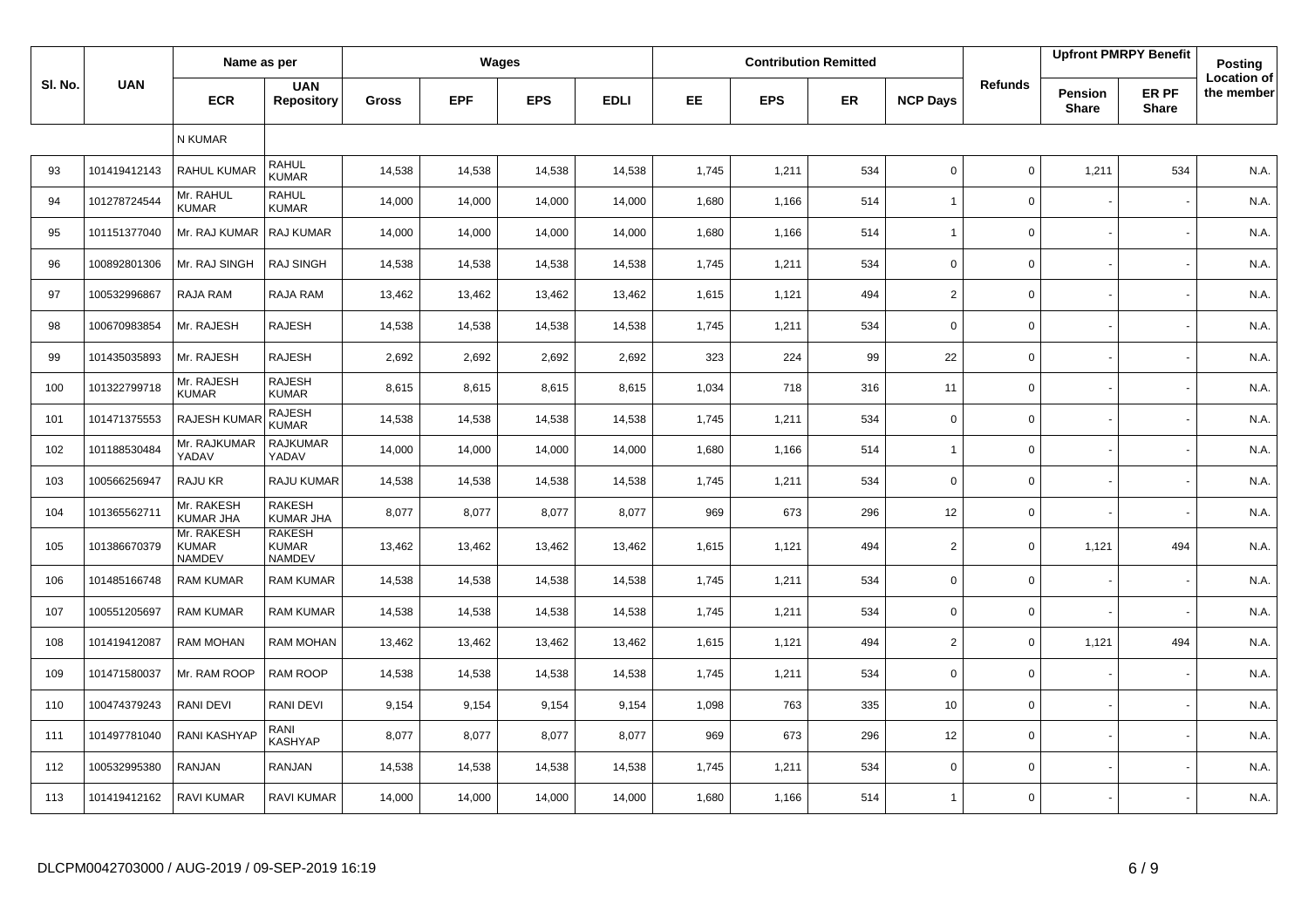|         |              | Name as per                                     |                                                |              |            | Wages      |             |           |            | <b>Contribution Remitted</b> |                 |                |                                | <b>Upfront PMRPY Benefit</b> | <b>Posting</b>                   |
|---------|--------------|-------------------------------------------------|------------------------------------------------|--------------|------------|------------|-------------|-----------|------------|------------------------------|-----------------|----------------|--------------------------------|------------------------------|----------------------------------|
| SI. No. | <b>UAN</b>   | <b>ECR</b>                                      | <b>UAN</b><br><b>Repository</b>                | <b>Gross</b> | <b>EPF</b> | <b>EPS</b> | <b>EDLI</b> | <b>EE</b> | <b>EPS</b> | <b>ER</b>                    | <b>NCP Days</b> | <b>Refunds</b> | <b>Pension</b><br><b>Share</b> | ER PF<br><b>Share</b>        | <b>Location of</b><br>the member |
| 114     | 100732250016 | <b>RAVINDRA</b>                                 | <b>RAVINDRA</b>                                | 14,538       | 14,538     | 14,538     | 14,538      | 1,745     | 1,211      | 534                          | $\mathbf 0$     | $\mathbf 0$    |                                |                              | N.A.                             |
| 115     | 100566255383 | <b>RAVINDER</b>                                 | <b>RAVINDRA</b><br><b>RAUT</b>                 | 13,462       | 13,462     | 13,462     | 13,462      | 1,615     | 1,121      | 494                          | $\overline{2}$  | $\mathbf{0}$   |                                |                              | N.A.                             |
| 116     | 101497092886 | ROHIT DAHIYA                                    | <b>ROHIT</b><br><b>DAHIYA</b>                  | 4,846        | 4,846      | 4,846      | 4,846       | 582       | 404        | 178                          | 18              | 0              |                                |                              | N.A.                             |
| 117     | 101217651926 | Mrs. RUBI<br>CHAUBE                             | <b>RUBI</b><br><b>CHAUBE</b>                   | 13,462       | 13,462     | 13,462     | 13,462      | 1,615     | 1,121      | 494                          | $\overline{2}$  | 0              |                                |                              | N.A.                             |
| 118     | 101368264694 | Mrs. RUMA                                       | <b>RUMA</b>                                    | 14,538       | 14,538     | 14,538     | 14,538      | 1,745     | 1,211      | 534                          | 0               | 0              | 1,211                          | 534                          | N.A.                             |
| 119     | 101419412094 | <b>SACHIN</b>                                   | <b>SACHIN</b>                                  | 13,462       | 13,462     | 13,462     | 13,462      | 1,615     | 1,121      | 494                          | $\overline{2}$  | 0              | 1,121                          | 494                          | N.A.                             |
| 120     | 100957444864 | <b>SACHIN KUMAF</b>                             | SACHIN<br><b>KUMAR</b>                         | 14,000       | 14,000     | 14,000     | 14,000      | 1,680     | 1,166      | 514                          | $\overline{1}$  | 0              |                                |                              | N.A.                             |
| 121     | 101458714958 | SADHANA                                         | SADHANA                                        | 8.077        | 8,077      | 8.077      | 8.077       | 969       | 673        | 296                          | 12              | 0              |                                |                              | N.A.                             |
| 122     | 100511990638 | Mr. SANDEEP<br><b>KUMAR</b>                     | SANDEEP<br><b>KUMAR</b>                        | 14,538       | 14,538     | 14,538     | 14,538      | 1,745     | 1,211      | 534                          | $\mathbf 0$     | $\mathbf 0$    |                                |                              | N.A.                             |
| 123     | 100551204373 | SANDEEP<br><b>SINGH</b>                         | SANDEEP<br><b>SINGH</b>                        | 16,310       | 15,000     | 15,000     | 15,000      | 1,800     | 1,250      | 550                          | $\overline{2}$  | 0              |                                |                              | N.A.                             |
| 124     | 100671646096 | <b>SANJAY KUMA</b>                              | SANJAY<br><b>KUMAR</b>                         | 14,000       | 14,000     | 14,000     | 14,000      | 1,680     | 1,166      | 514                          | $\overline{1}$  | 0              |                                |                              | N.A.                             |
| 125     | 101202213980 | Mr. SANJAY<br><b>KUMAR</b>                      | SANJAY<br><b>KUMAR</b>                         | 14,000       | 14,000     | 14,000     | 14,000      | 1,680     | 1,166      | 514                          | $\overline{1}$  | 0              |                                |                              | N.A.                             |
| 126     | 100551204974 | SANJU                                           | SANJU                                          | 14,538       | 14,538     | 14,538     | 14,538      | 1,745     | 1,211      | 534                          | $\mathbf 0$     | 0              |                                |                              | N.A.                             |
| 127     | 100566256767 | <b>SANTOSH</b><br><b>KUMAR</b>                  | <b>SANTOSH</b><br><b>KUMAR</b><br><b>VERMA</b> | 16,962       | 15,000     | 15,000     | 15,000      | 1,800     | 1,250      | 550                          | $\overline{1}$  | $\mathbf 0$    |                                |                              | N.A.                             |
| 128     | 100543117281 | Mr.<br>SARVENDRA<br><b>KUMAR</b>                | SARVENDRA<br><b>KUMAR</b>                      | 14,538       | 14,538     | 14,538     | 14,538      | 1,745     | 1,211      | 534                          | 0               | 0              |                                |                              | N.A.                             |
| 129     | 100957444919 | <b>SAVITRI</b>                                  | <b>SAVITRI</b>                                 | 14,538       | 14,538     | 14,538     | 14,538      | 1,745     | 1,211      | 534                          | $\mathbf 0$     | $\mathbf 0$    | Deactivated                    | Deactivated                  | N.A.                             |
| 130     | 101446308822 | SAWAN<br><b>PASWAN</b>                          | <b>SAWAN</b><br>PASWAN                         | 14,000       | 14,000     | 14,000     | 14,000      | 1,680     | 1,166      | 514                          | $\overline{1}$  | $\Omega$       |                                |                              | N.A.                             |
| 131     | 101419412060 | <b>SHAMBHU</b><br><b>KUMAR</b><br><b>PASWAN</b> | <b>SHAMBHU</b><br><b>KUMAR</b><br>PASWAN       | 16,962       | 15,000     | 15,000     | 15,000      | 1,800     | 1,250      | 550                          | $\overline{1}$  | 0              |                                |                              | N.A.                             |
| 132     | 100919015837 | Mr. SHARWAN<br><b>KUMAR RAM</b>                 | <b>SHARWAN</b><br><b>KUMAR RAM</b>             | 14,538       | 14,538     | 14,538     | 14,538      | 1,745     | 1,211      | 534                          | $\Omega$        | 0              | 1,211                          | 534                          | N.A.                             |
| 133     | 100634694845 | <b>SHIV NARAYAN</b>                             | <b>SHIV</b><br>NARAYAN                         | 13,462       | 13,462     | 13,462     | 13,462      | 1,615     | 1,121      | 494                          | $\overline{2}$  | 0              |                                |                              | N.A.                             |
| 134     | 101497092872 | SHIVAM SINGH                                    | <b>SHIVAM</b><br><b>SINGH</b>                  | 6,462        | 6,462      | 6,462      | 6,462       | 775       | 538        | 237                          | 15              | 0              |                                |                              | N.A.                             |
| 135     | 101485166753 | <b>SHIVENDER</b><br><b>KUMAR</b>                | <b>SHIVENDER</b><br><b>KUMAR</b>               | 14,538       | 14,538     | 14,538     | 14,538      | 1,745     | 1,211      | 534                          | $\Omega$        | 0              |                                |                              | N.A.                             |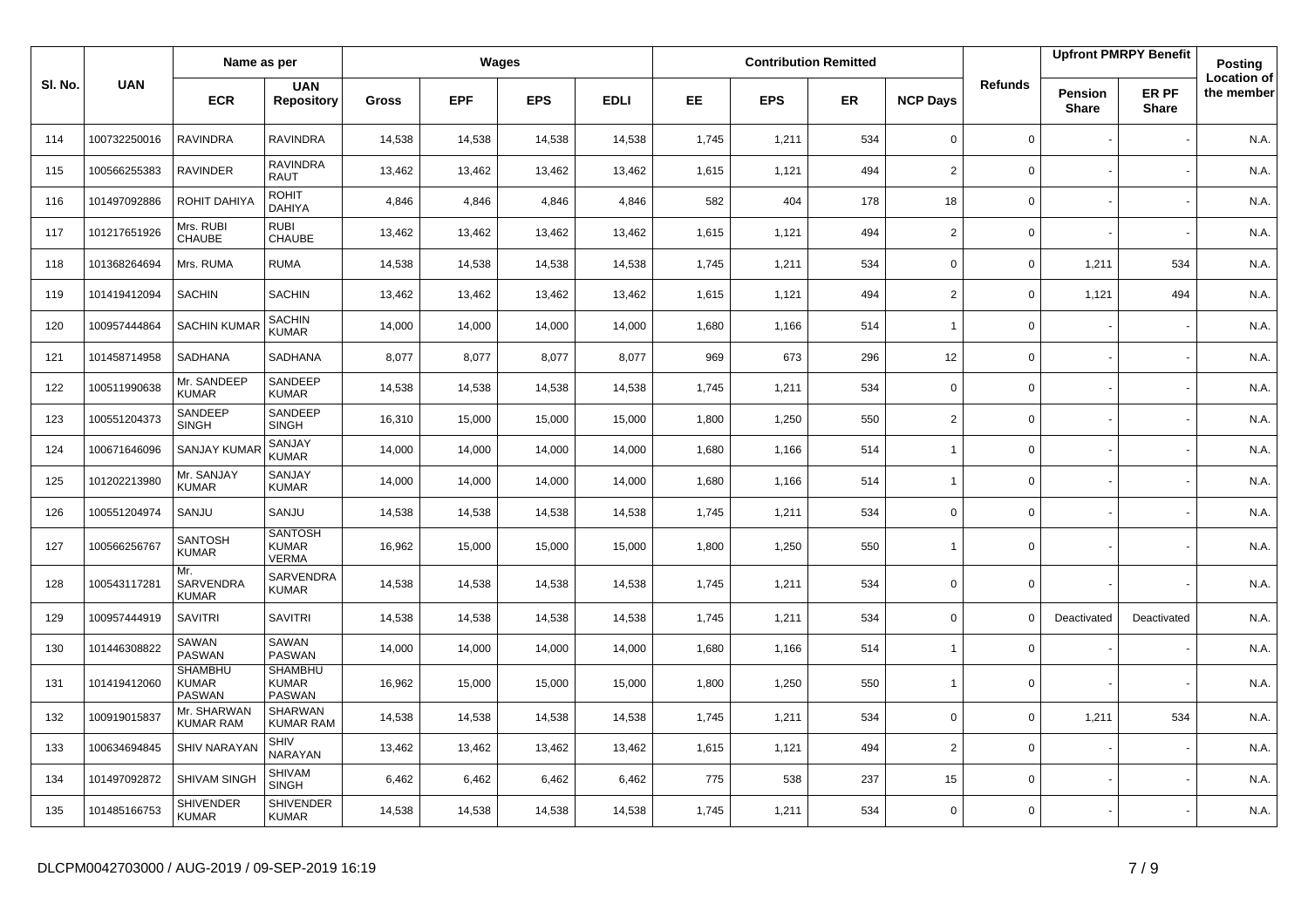|        |              | Name as per                             |                                                 |              |            | Wages      |             |           |            | <b>Contribution Remitted</b> |                 |                |                         | <b>Upfront PMRPY Benefit</b> | Posting                          |
|--------|--------------|-----------------------------------------|-------------------------------------------------|--------------|------------|------------|-------------|-----------|------------|------------------------------|-----------------|----------------|-------------------------|------------------------------|----------------------------------|
| SI. No | <b>UAN</b>   | <b>ECR</b>                              | <b>UAN</b><br><b>Repository</b>                 | <b>Gross</b> | <b>EPF</b> | <b>EPS</b> | <b>EDLI</b> | <b>EE</b> | <b>EPS</b> | <b>ER</b>                    | <b>NCP Days</b> | <b>Refunds</b> | Pension<br><b>Share</b> | ER PF<br><b>Share</b>        | <b>Location of</b><br>the member |
| 136    | 100915316972 | <b>SHRVAN</b><br><b>KUMAR</b><br>MANDAL | <b>SHRVAN</b><br><b>KUMAR</b><br>MANDAL         | 14,538       | 14,538     | 14,538     | 14,538      | 1,745     | 1,211      | 534                          | $\mathbf 0$     | 0              |                         |                              | N.A.                             |
| 137    | 101485166711 | SONIA                                   | <b>SONIA</b>                                    | 13,462       | 13,462     | 13,462     | 13,462      | 1,615     | 1,121      | 494                          | $\overline{2}$  | $\mathbf 0$    |                         |                              | N.A.                             |
| 138    | 100511809084 | Mr. SONU<br><b>KUMAR GUPTA</b>          | SONU<br><b>KUMAR</b><br><b>GUPTA</b>            | 17,614       | 15,000     | 15,000     | 15,000      | 1,800     | 1,250      | 550                          | $\mathbf 0$     | $\Omega$       |                         |                              | N.A.                             |
| 139    | 101497730204 | Mr. SONU<br><b>KUMAR PASVA</b>          | SONU<br><b>KUMAR</b><br>PASVAN                  | 7,538        | 7,538      | 7,538      | 7,538       | 905       | 628        | 277                          | 13              | 0              |                         |                              | N.A.                             |
| 140    | 100957444957 | <b>SONU KUMAR</b>                       | SONU<br><b>KUMAR SAH</b>                        | 14,538       | 14,538     | 14,538     | 14,538      | 1,745     | 1,211      | 534                          | $\mathbf 0$     | 0              |                         |                              | N.A.                             |
| 141    | 101107180736 | <b>SUBHASH</b><br><b>CHANDRA</b>        | <b>SUBHASH</b><br><b>CHANDRA</b>                | 14,538       | 14,538     | 14,538     | 14,538      | 1,745     | 1,211      | 534                          | $\mathbf 0$     | $\Omega$       | 1,211                   | 534                          | N.A.                             |
| 142    | 100671056150 | SUDHA DEVI                              | SUDHA DEVI                                      | 14,538       | 14,538     | 14,538     | 14,538      | 1,745     | 1,211      | 534                          | $\mathbf 0$     | 0              |                         |                              | N.A.                             |
| 143    | 101485167168 | SUDHNSHU<br><b>KUMAR</b>                | SUDHNSHU<br><b>KUMAR</b>                        | 14,538       | 14,538     | 14,538     | 14,538      | 1,745     | 1,211      | 534                          | $\mathbf 0$     | 0              |                         |                              | N.A.                             |
| 144    | 101353790247 | Mr. SUMIT                               | <b>SUMIT</b>                                    | 3,231        | 3,231      | 3,231      | 3,231       | 388       | 269        | 119                          | 21              | 0              |                         |                              | N.A.                             |
| 145    | 100566254674 | <b>SUNIL</b>                            | <b>SUNEEL</b>                                   | 13,462       | 13,462     | 13,462     | 13,462      | 1,615     | 1,121      | 494                          | 2               | 0              |                         |                              | N.A.                             |
| 146    | 101401962763 | Mr. SUNIL                               | <b>SUNIL</b>                                    | 14,000       | 14,000     | 14,000     | 14,000      | 1,680     | 1,166      | 514                          | $\overline{1}$  | 0              |                         |                              | N.A.                             |
| 147    | 101291452645 | Mr. SUNIL                               | <b>SUNIL</b>                                    | 10,769       | 10,769     | 10,769     | 10,769      | 1,292     | 897        | 395                          | $\overline{7}$  | $\mathbf{0}$   |                         |                              | N.A.                             |
| 148    | 101485166674 | <b>SUNIL KUMAR</b>                      | <b>SUNIL</b><br><b>KUMAR</b>                    | 14,000       | 14,000     | 14,000     | 14,000      | 1,680     | 1,166      | 514                          | $\overline{1}$  | 0              |                         |                              | N.A.                             |
| 149    | 101262780101 | Mr. SURAJ                               | <b>SURAJ</b>                                    | 14,538       | 14,538     | 14,538     | 14,538      | 1,745     | 1,211      | 534                          | $\mathbf 0$     | $\mathbf{0}$   |                         |                              | N.A.                             |
| 150    | 101193363027 | Mr. SURAJ<br><b>KUMAR</b>               | <b>SURAJ</b><br><b>KUMAR</b>                    | 14,538       | 14,538     | 14,538     | 14,538      | 1,745     | 1,211      | 534                          | $\Omega$        | 0              | 1,211                   | 534                          | N.A.                             |
| 151    | 101419412115 | <b>SURENDRA</b><br><b>KUMAR SINGH</b>   | <b>SURENDRA</b><br><b>KUMAR</b><br><b>SINGH</b> | 14,000       | 14,000     | 14,000     | 14,000      | 1,680     | 1,166      | 514                          | $\overline{1}$  | $\mathbf{0}$   |                         |                              | N.A.                             |
| 152    | 101401265528 | <b>SURUCHI</b>                          | <b>SURUCHI</b>                                  | 12,385       | 12,385     | 12,385     | 12,385      | 1,486     | 1,032      | 454                          | $\overline{4}$  | 0              | 1,032                   | 454                          | N.A.                             |
| 153    | 101445677699 | Mrs. SUSHILA                            | <b>SUSHILA</b>                                  | 14,538       | 14,538     | 14,538     | 14,538      | 1,745     | 1,211      | 534                          | $\mathbf 0$     | 0              |                         |                              | N.A.                             |
| 154    | 101485165538 | Mrs. SWALEHA<br><b>BANO</b>             | SWALEHA<br><b>BANO</b>                          | 12,923       | 12,923     | 12,923     | 12,923      | 1,551     | 1,076      | 475                          | 3               | 0              |                         |                              | N.A.                             |
| 155    | 101485166724 | <b>UMESH KUMAR</b>                      | <b>UMESH</b><br><b>KUMAR</b>                    | 9,692        | 9,692      | 9,692      | 9,692       | 1,163     | 807        | 356                          | 9               | 0              |                         |                              | N.A.                             |
| 156    | 101270907709 | Mr. UMESH<br><b>KUMAR SINGH</b>         | <b>UMESH</b><br><b>KUMAR</b><br><b>SINGH</b>    | 14,538       | 14,538     | 14,538     | 14,538      | 1,745     | 1,211      | 534                          | $\Omega$        | $\mathbf{0}$   | 1,211                   | 534                          | N.A.                             |